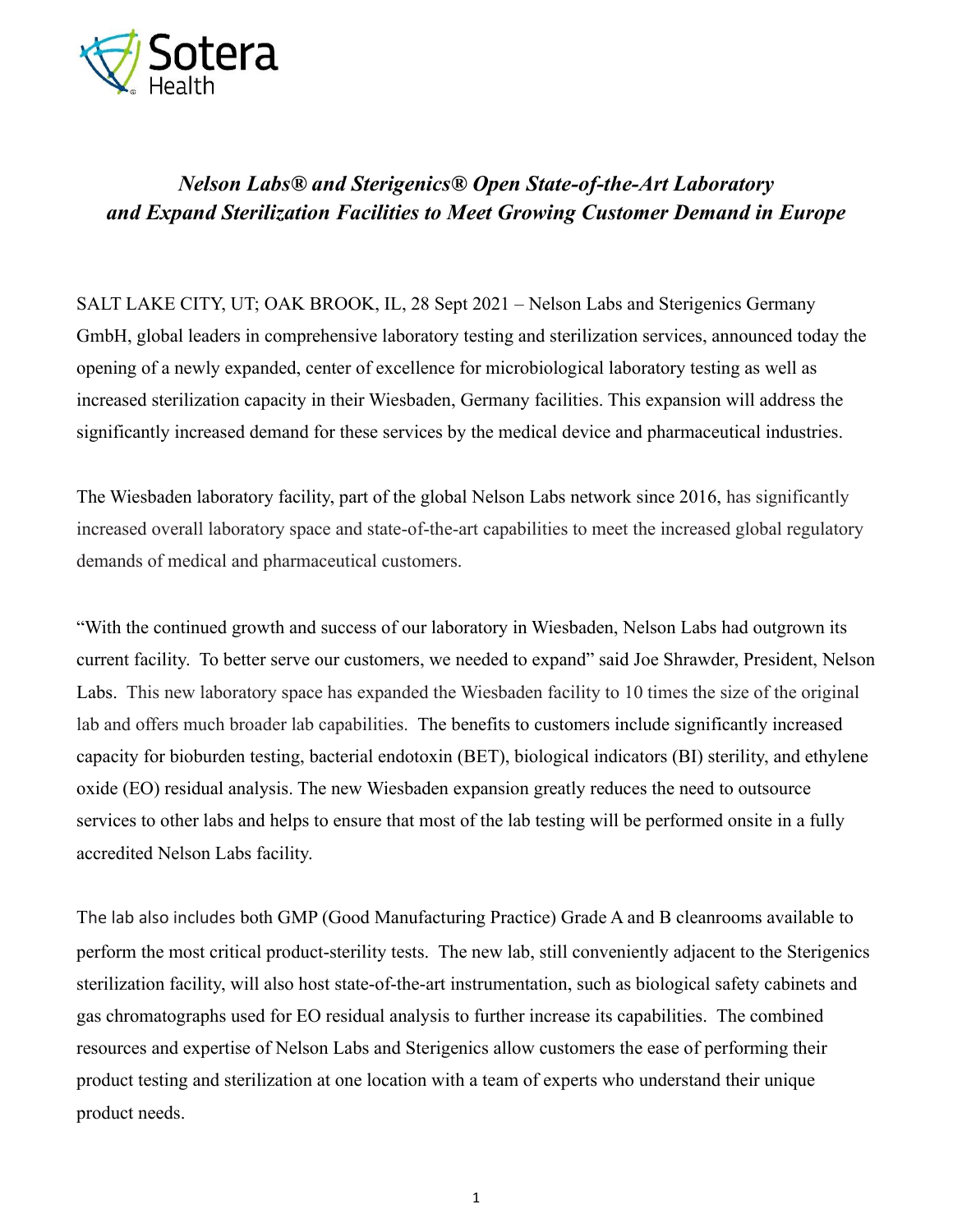

To provide full sterility assurance services for the European market, Sterigenics has also expanded its sterilization capacity in Wiesbaden. "Wiesbaden is a recent example of our commitment to add or build capacity where the market needs our services" said Mike Rutz, President, Sterigenics. "This new expansion was successfully fast tracked from investment decision to commercial readiness in less than a year and will provide additional capacity within the Sterigenics network to help get customers' product to market in a fast, flexible, and safe manner."

The expanded lab in Wiesbaden will be a state-of-the-art center of excellence for growth in routine microbiology services in Europe. Combined with increased sterilization capacity, Nelson Labs and Sterigenics, both Sotera Health Company businesses, will be able to meet customer needs better and further deliver on their shared mission, Safeguarding Global Health®.

#### **###**

**About Sotera Health:** [Sotera Health Company](http://www.soterahealth.com/) is a leading global provider of mission-critical end-to-end sterilization solutions and lab testing and advisory services for the healthcare industry. Sotera Health goes to market through three businesses – [Sterigenics®](file:///C:/Users/aecasson/Documents/sterigenics.com), [Nordion®](file:///C:/Users/aecasson/Documents/Nordion.com) and [Nelson Labs®](file:///C:/Users/aecasson/Documents/nelsonlabs.com). Sotera Health is committed to its mission, Safeguarding Global Health®.

**About Nelson Labs:** [Nelson Labs](http://www.nelsonlabs.com/) is a global leader in microbiological and analytical chemistry testing and advisory services for the medical device and pharmaceutical industries. Nelson Labs serves over 3,800 customers across 14 facilities in North America, Asia, and Europe. We have a comprehensive array of over 800 laboratory tests supporting our customers from initial product development and sterilization validation through regulatory approval and ongoing product testing for sterility, safety, and quality assurance. We are regarded as a best-in-class partner with a strong track record of collaborating with customers to solve complex issues. Learn more about Nelson Labs at [www.nelsonlabs.com.](http://www.nelsonlabs.com/) Safeguarding Global Health® with every test we complete.

**About Sterigenics:** [Sterigenics](http://www.sterigenics.com/) is a leading global provider of outsourced terminal sterilization and irradiation services for the medical device, pharmaceutical, food safety and advanced applications markets. With our industry recognized scientific and technological expertise we help to ensure the safety of millions of patients and healthcare practitioners around the world every year. Across our 48 global